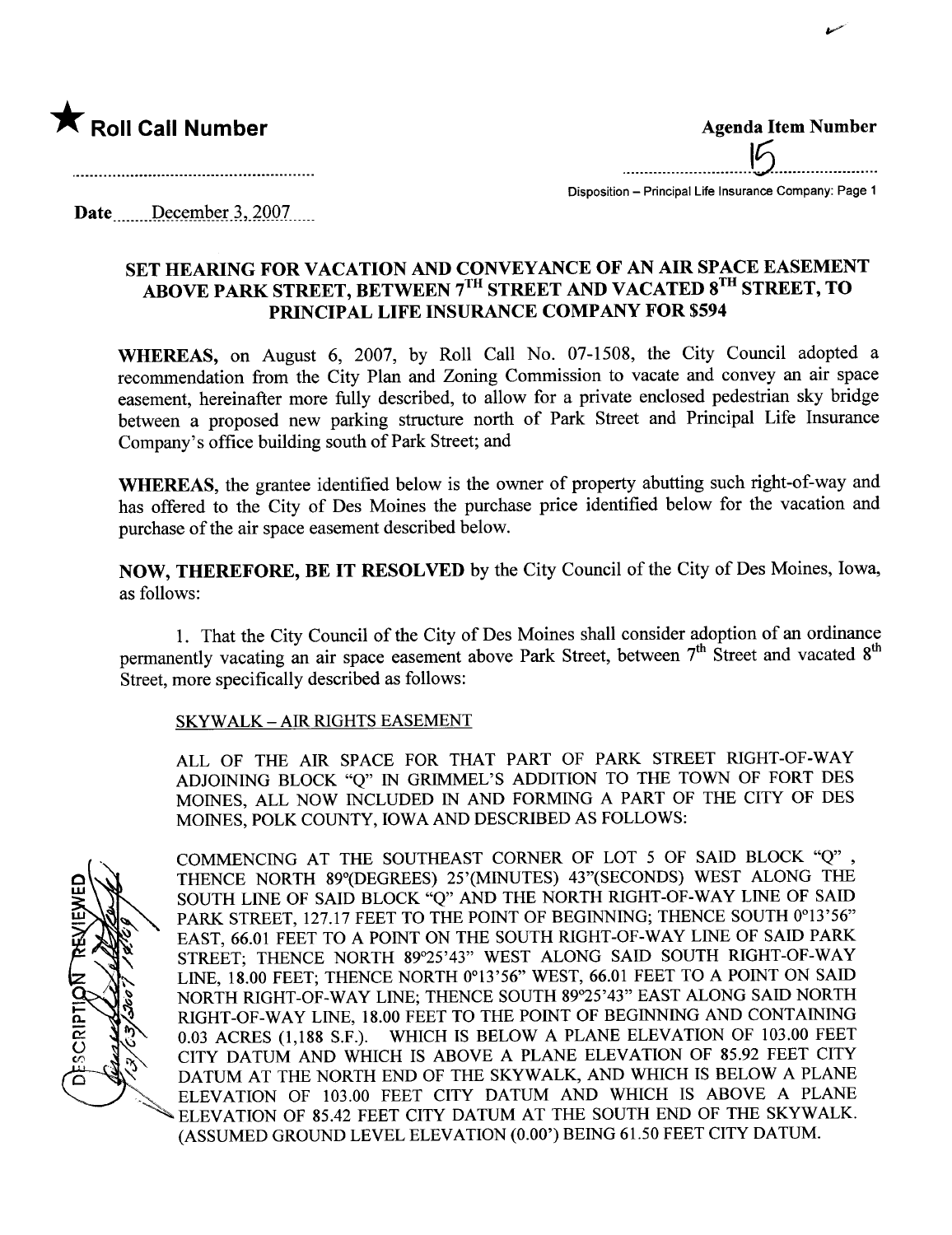

 $5<sub>15</sub>$ 

Date December  $3,2007$ ....

Disposition - Principal Life Insurance Company: Page 2

2. That if the City Council decides to vacate the above described air space, the City of Des Moines proposes to sell such air space easement, as described below, to the grantee and for the consideration identified below:

To: Principal Life Insurance Company for \$594

SKYWALK - AIR RIGHTS EASEMENT

ALL OF THE VACATED AIR SPACE FOR THAT PART OF PARK STREET RIGHT-OF-WAY ADJOINING BLOCK "Q" IN GRIMEL'S ADDITION TO THE TOWN OF FORT DES MOINES, ALL NOW INCLUDED IN AND FORMING A PART OF THE CITY OF DES MOINES, POLK COUNTY, IOWA AND DESCRIBED AS FOLLOWS:



COMMENCING AT THE SOUTHEAST CORNER OF LOT 5 OF SAID BLOCK "Q" , THENCE NORTH 89°(DEGREES) 25'(MINUTES) 43"(SECONDS) WEST ALONG THE SOUTH LINE OF SAID BLOCK "Q" AND THE NORTH RIGHT-OF-WAY LINE OF SAID PARK STREET, 127.17 FEET TO THE POINT OF BEGINNING; THENCE SOUTH 0°13'56" EAST, 66.01 FEET TO A POINT ON THE SOUTH RIGHT-OF-WAY LINE OF SAID PARK STREET; THENCE NORTH 89°25'43" WEST ALONG SAID SOUTH RIGHT-OF-WAY LINE, 18.00 FEET; THENCE NORTH 0°13'56" WEST, 66.01 FEET TO A POINT ON SAID ~ NORTH RIGHT-OF-WAY LINE; THENCE SOUTH 89°25'43" EAST ALONG SAID NORTH ~ RIGHT-OF-WAY LINE, 18.00 FEET TO THE POINT OF BEGINING AND CONTAINING , 0.03 ACRES (1,188 S.F.). WHICH IS BELOW A PLANE ELEVATION OF 103.00 FEET CITY DATUM AND WHICH IS ABOVE A PLANE ELEVATION OF 85.92 FEET CITY DATUM AT THE NORTH END OF THE SKYWALK, AND WHICH IS BELOW A PLANE ECENATION OF 103.00 FEET CITY DATUM AND WHICH IS ABOVE A PLANE ELEVATION OF 85.42 FEET CITY DATUM AT THE SOUTH END OF THE SKYWALK. (ASSUMED GROUND LEVEL ELEVATION (0.00') BEING 61.50 FEET CITY DATUM.

3. That the meeting of the City Council at which the adoption of said ordinance and the sale and conveyance of such air space easement is to be considered shall be on December 17, 2007, said meeting to be held at 5:00 p.m., in the Council Chamber.

4. That the City Clerk is hereby authorized and directed to publish notice of said proposal in the form hereto attached all in accordance with §362.3 of the Iowa Code.

5. The proceeds from the sale of this property shall be deposited into the following account: 2007-08 Operating Budget, Page 259, Property Maintenance, SP767.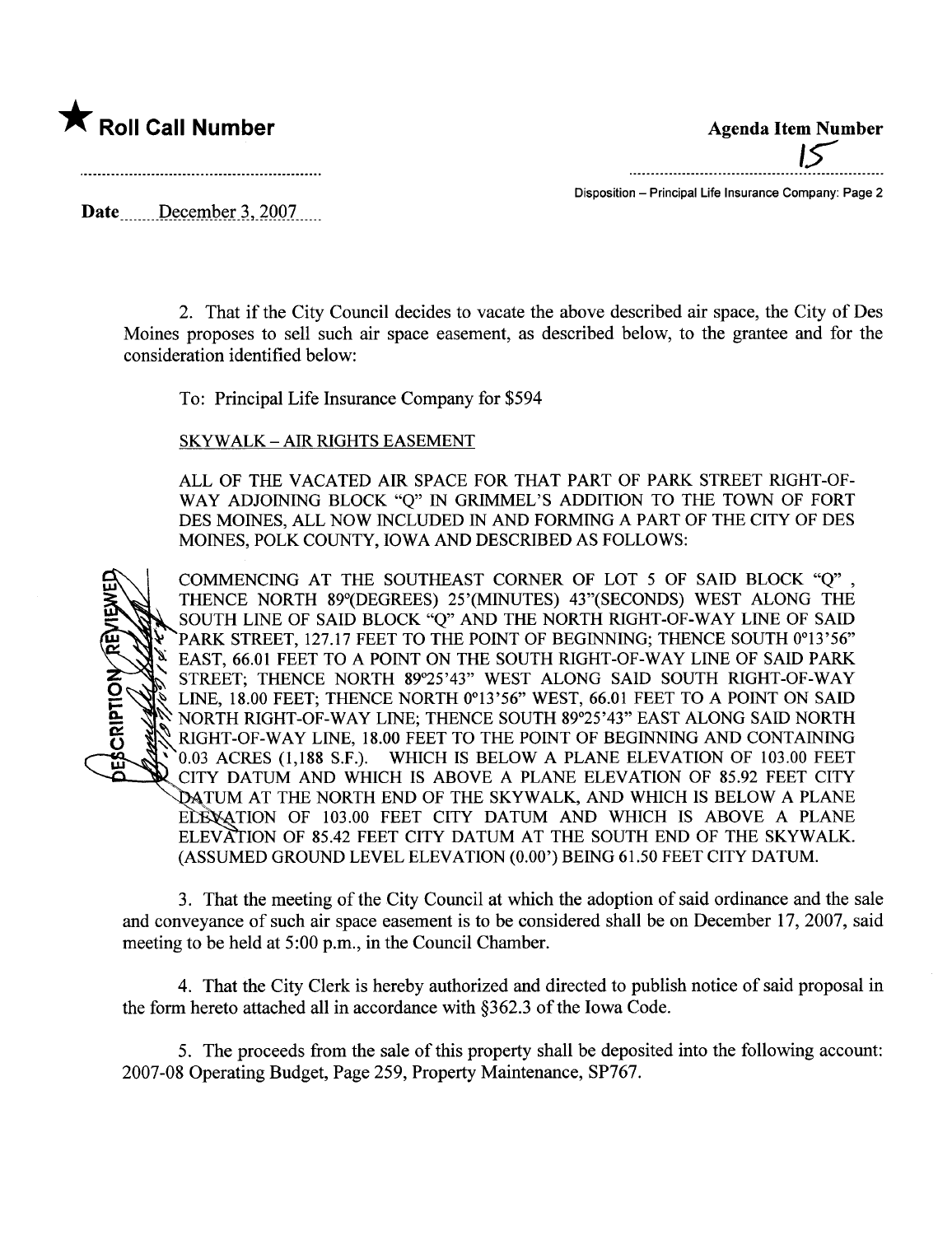

Date December 3, 2007

**Agenda Item Number** 

Disposition - Principal Life Insurance Company: Page 3

APPROVED AS TO FORM:

una K. Frank

Glenna K. Frank **Assistant City Attorney** 

| <b>COUNCIL ACTION</b> | <b>YEAS</b> | <b>NAYS</b> | <b>PASS</b> | <b>ABSENT</b>   | <b>CERTIFICATE</b>                                                                                                                                                                                                                                                                                                         |
|-----------------------|-------------|-------------|-------------|-----------------|----------------------------------------------------------------------------------------------------------------------------------------------------------------------------------------------------------------------------------------------------------------------------------------------------------------------------|
| <b>COWNIE</b>         |             |             |             |                 |                                                                                                                                                                                                                                                                                                                            |
| <b>COLEMAN</b>        |             |             |             |                 | I, DIANE RAUH, City Clerk of said City hereby<br>certify that at a meeting of the City Council of<br>said City of Des Moines, held on the above date,<br>among other proceedings the above was adopted.<br>IN WITNESS WHEREOF, I have hereunto set my<br>hand and affixed my seal the day and year first<br>above written. |
| <b>HENSLEY</b>        |             |             |             |                 |                                                                                                                                                                                                                                                                                                                            |
| <b>KIERNAN</b>        |             |             |             |                 |                                                                                                                                                                                                                                                                                                                            |
| <b>MAHAFFEY</b>       |             |             |             |                 |                                                                                                                                                                                                                                                                                                                            |
| <b>MEYER</b>          |             |             |             |                 |                                                                                                                                                                                                                                                                                                                            |
| <b>VLASSIS</b>        |             |             |             |                 |                                                                                                                                                                                                                                                                                                                            |
| <b>TOTAL</b>          |             |             |             |                 |                                                                                                                                                                                                                                                                                                                            |
| <b>MOTION CARRIED</b> |             |             |             | <b>APPROVED</b> |                                                                                                                                                                                                                                                                                                                            |
| Mayor                 |             |             |             |                 | City Clerk                                                                                                                                                                                                                                                                                                                 |